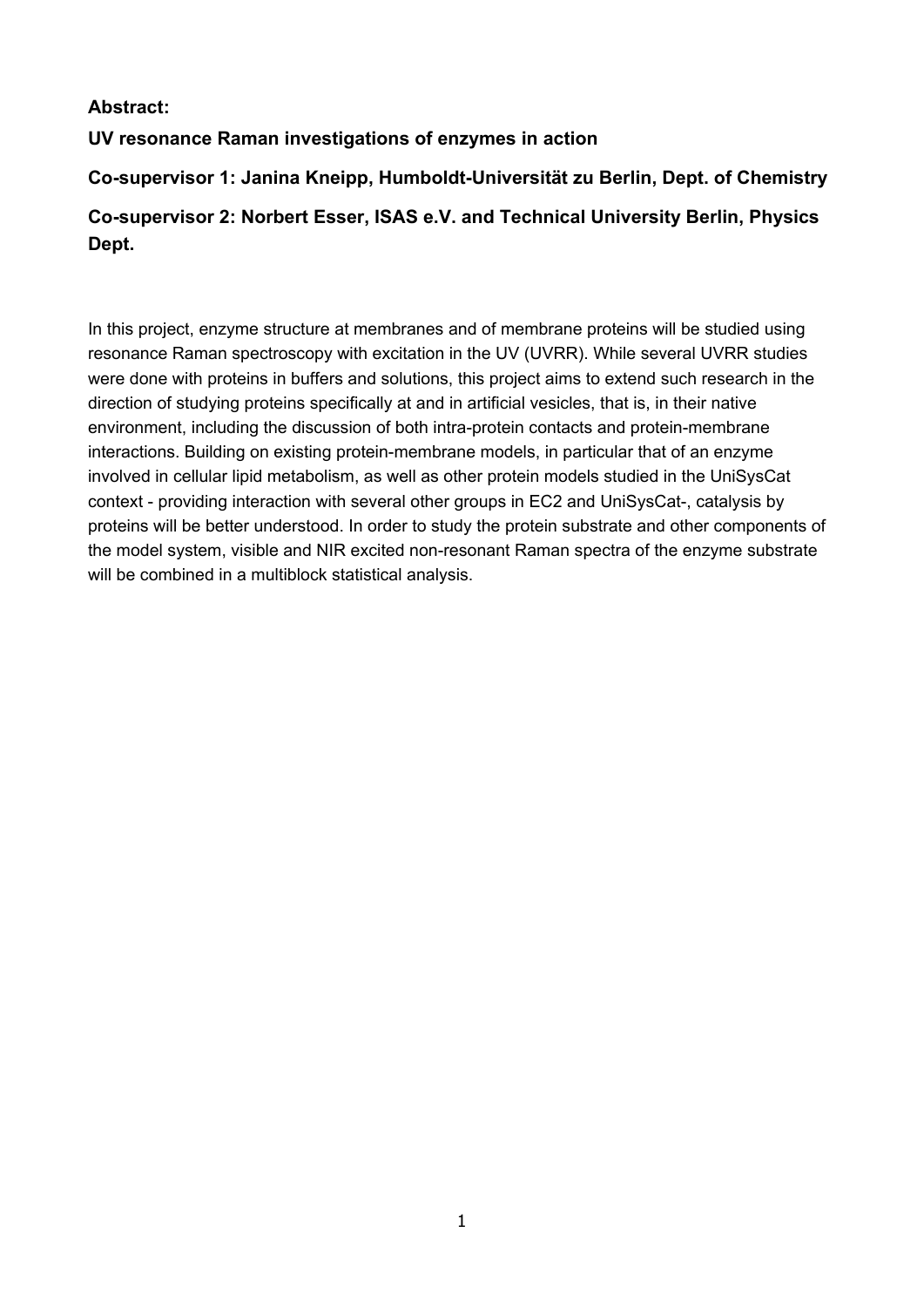# **Extended description version of the project:**

**UV resonance Raman investigations of enzymes in action** 

# **Co-supervisor 1: Janina Kneipp, Humboldt-Universität zu Berlin, Dept. of Chemistry**

# **Co-supervisor 2: Norbert Esser, ISAS e.V. and Technical University Berlin, Physics Dept.**

# **1. Overall goal of the project**

UV resonance Raman spectroscopy (UVRR) will be used to probe aromatic amino acid side chains and structural changes in the protein backbone of protein enzymes in lipid environments. It is expected to reveal very sensitively small changes in protein structure during enzyme catalysis. The main advancements compared to previous UVRR work on proteins will be (i) a selective, microscopy-based collection of spectra from model lipid environments, important to study enzymes in membranes, as well as (ii) the combination of the UVRR data with non-resonant Raman microspectra of enzyme substrates and molecules participating in the reactions both in the experiments and in a multiblock analysis approach in order to attain correlation of UVRR and nonresonant signals. The project will contribute to the goals of research area E of UniSysCat (Signalcontrolled multicomponent catalysis), specifically by expanding the spectroscopic basis to better understand aspects of biocatalysis and structure in native biological environments.

#### **2. State of the art**

UVRR has been used for the characterization of proteins for several decades. While information on the aromatic amino acid side chains can be attained using longer excitation wavelengths of 229 nm and 266 nm.<sup>1</sup> the probing of the peptide backbone requires excitation in the deep UV wavelength range ~200 nm and resulted in work that contributed e.g., to elucidate the folding of proteins into beta-sheet structures. Because of the challenging sampling conditions, especially with respect to the competing photodecomposition when in resonance with an electronic transition in the molecule and when using pulsed lasers, UVRR experiments on proteins embedded in membranes are still rare.  $2-3$ . Nevertheless, in order to study the structure of membrane bound enzymes, selective probing of the secondary structure in the native environment is crucial. We will shed new light on protein UVRR by employing a unique Raman microspectroscopic setup operating at 220 nm with cw excitation that was adapted in collaboration by the two PI in the past three years to accommodate sensitive UVRR spectroscopy on proteins and other biomolecules <sup>4</sup> (UVRR application lab at ISAS) to measure microspectra of vesicle preparations that contain proteins. At this wavelength, our previous work has shown that the strong signals of tyrosine, tryptophan and phenylalanine are still present but give way to signals of the amide backbone, $5$  which in principle then can be selectively probed in pre-resonance, at much lower sample destruction than ~195 nm. An important prerequisite to achieve this is deconvolution and if possible, combination with other spectral data that are obtained ideally at similar spatial resolution from the same system. Such a combination of many different types of spectra from the same sample can be achieved mathematically by consensus principal component analysis (CPCA), with which we have linked structural/chemical data from different analytical methods in the recent past, $6$  and that we want to use to add non-resonant Raman spectra excited in the visible and NIR wavelength range to the UVRR spectra.